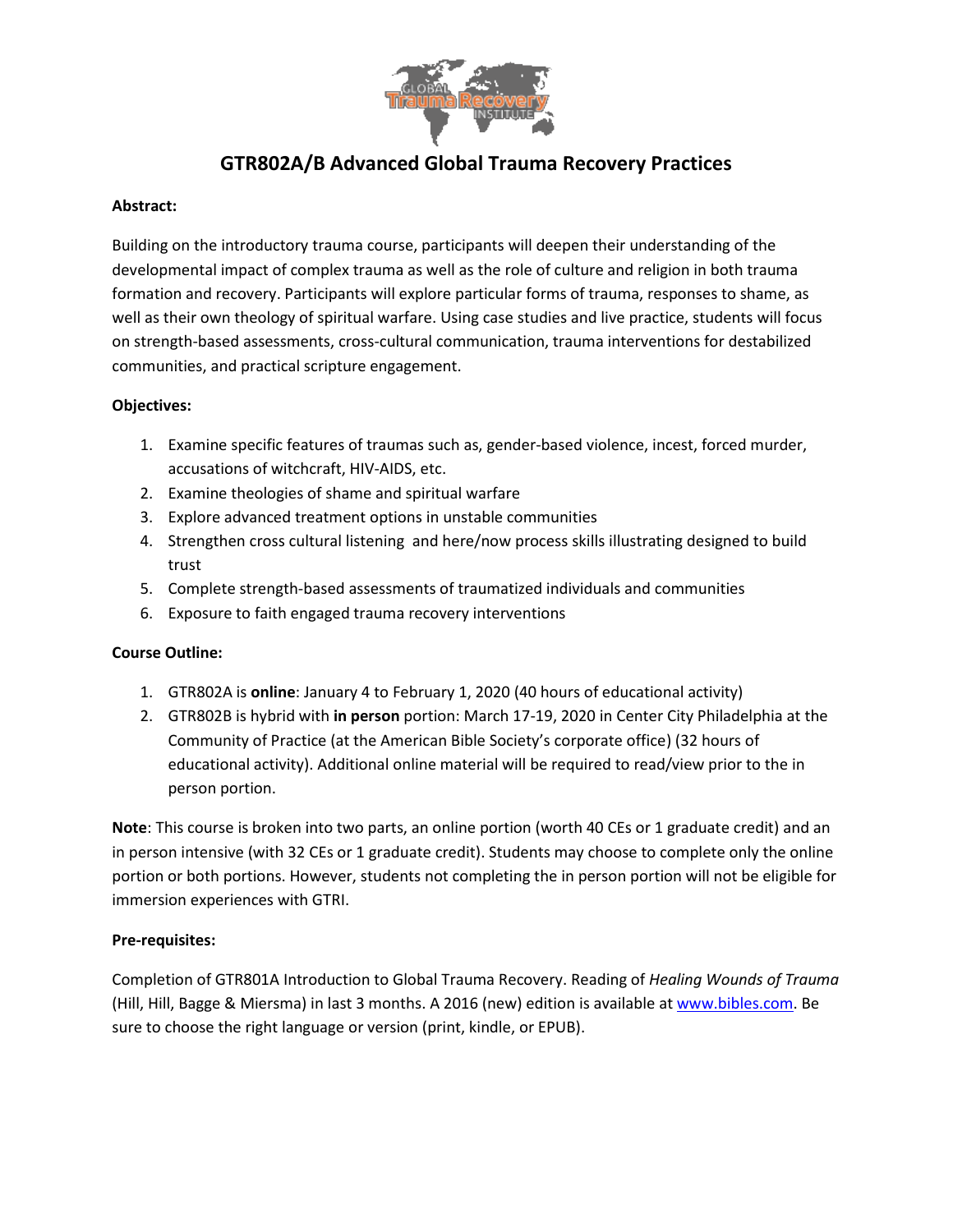

#### **Professors:**

This course was originally created by Dr. Philip G. Monroe and Dr. Diane Langberg. This year, the course will be taught by Dr. Monroe and Dr. Heather Evans, LCSW. You may reach them at [pmonroe@americanbible.org](mailto:pmonroe@americanbible.org) or [heatherevanslcsw@hotmail.com.](mailto:heatherevanslcsw@hotmail.com)

### **Note to Students**

The on-line portion of this course is spread over 4 weeks. We will provide you with an array of pertinent readings, notes, narrated slides, or other AV materials to highlight key issues. From these materials, you will be expected to react and engage faculty and classmates via discussion boards, reflection papers, and other collaborative activities. Each week we will introduce you to the week's concepts and review our expectations of you. While the course is primarily "asynchronous," you will need to be on the course website on and off throughout each week in order to engage the material and your peers. In addition, there are 4 required live web conferences with the professors. You will notice that we are using our own experiences in Africa to illustrate this course. However, the principles set forth should prepare you to enter into any culture in an effective learner manner.

### **REQUIRED READINGS:**

- Burnet, Jennie (2012). *Genocide Lives in Us: Women, Memory, and Silence in Rwanda.* U. Of Wisconsin Press. (same book from GTR801a)
- Lindy, Jacob & Lifton, Robert. (2001). Beyond Invisible Walls: The Psychological Legacy of Soviet Trauma, East European Therapists and Their Patients. Taylor and Francis. [http://www.amazon.com/Beyond-Invisible-Walls-Psychological-](http://www.amazon.com/Beyond-Invisible-Walls-Psychological-Therapists/dp/1583913181/ref=sr_1_3?s=books&ie=UTF8&qid=1361994650&sr=1-3)[Therapists/dp/1583913181/ref=sr\\_1\\_3?s=books&ie=UTF8&qid=1361994650&sr=1-3](http://www.amazon.com/Beyond-Invisible-Walls-Psychological-Therapists/dp/1583913181/ref=sr_1_3?s=books&ie=UTF8&qid=1361994650&sr=1-3)
- Lopez Levers, Lisa (2012). *Trauma Counseling: Theories and Interventions*. Springer Publishing. (book from GTR801a)
- Parkin, Gaile. (2009*). Baking Cakes in Kigali: A Novel*. Bantam Books[. http://www.amazon.com/Baking-](http://www.amazon.com/Baking-Cakes-Kigali-Gaile-Parkin/dp/B005Q7HNVQ)[Cakes-Kigali-Gaile-Parkin/dp/B005Q7HNVQ](http://www.amazon.com/Baking-Cakes-Kigali-Gaile-Parkin/dp/B005Q7HNVQ)

#### **See weekly schedule for readings. Additional readings found on e-campus.**

#### **COURSE PROCEDURES & COURSE REQUIREMENTS**

1. **Readings**. Upper level graduate courses are designed for the motivated student. Required readings are expected to be done by due dates in order to facilitate discussion and interaction with the material. At the end of the course, you will be asked what percentage of the readings you completed on-time. **IMPORTANT NOTE:** Some of the hyperlinked readings listed in the course planner can only be accessed if you are already logged into e-campus **and** have already clicked *library* and *find articles*. You may need your student ID number to complete the log-in.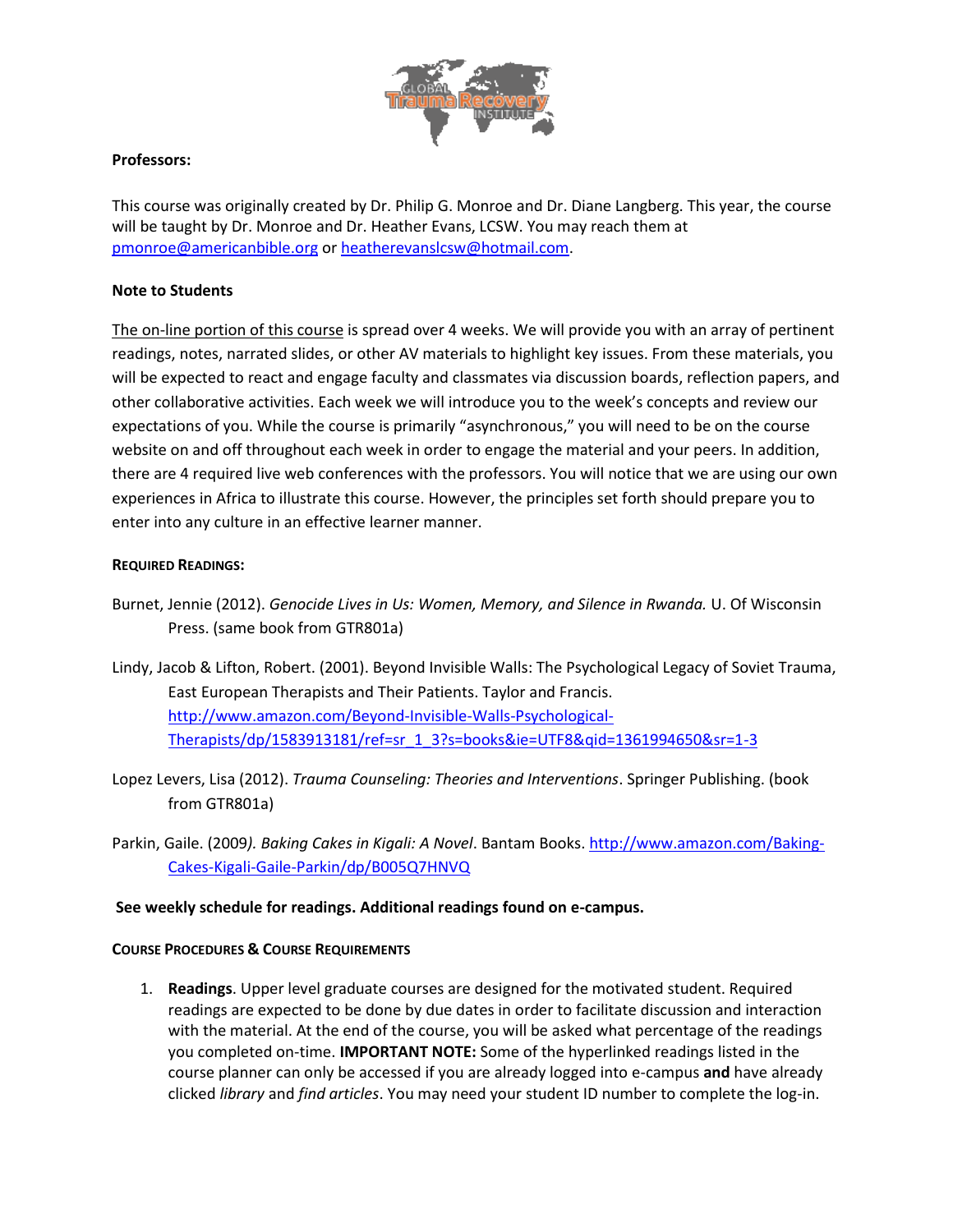

- 2. **Discussions**. Each week you will have discussion board entries to make. Each entry should be substantive. You should also plan to respond at least once each discussion board to another person. Again, these ought also to be substantive. Merely agreeing or disagreeing does not add to learning. Raising questions, expanding on an idea, reflecting on personal experiences do add to our group learning. [Activity does not count as part of CE hours but is required.]
- 3. **Live Web Conference Class Time**. Your professor will hold required virtual office hours to discuss class materials and reinforce learnings once each week. Dates: 1/7, 1/14, 1/21, and 1/28 at 4 pm EST (New York time zone). **You must attend at least 2 of the 4 live web conferences unless you live in Europe, Africa, or Asia**. If you are unable to attend all of the live webcast(s), you must request prior permission and you will be required to watch the recording within 72 hours.
- 4. **Written Assignments**. Postgraduate training focuses less on regurgitation and more on consolidating key concepts (learnings) and application. Each week you will have a short written assignment in the form of a journal to track what you are learning and to consider how you might use what you are learning in your current and future context.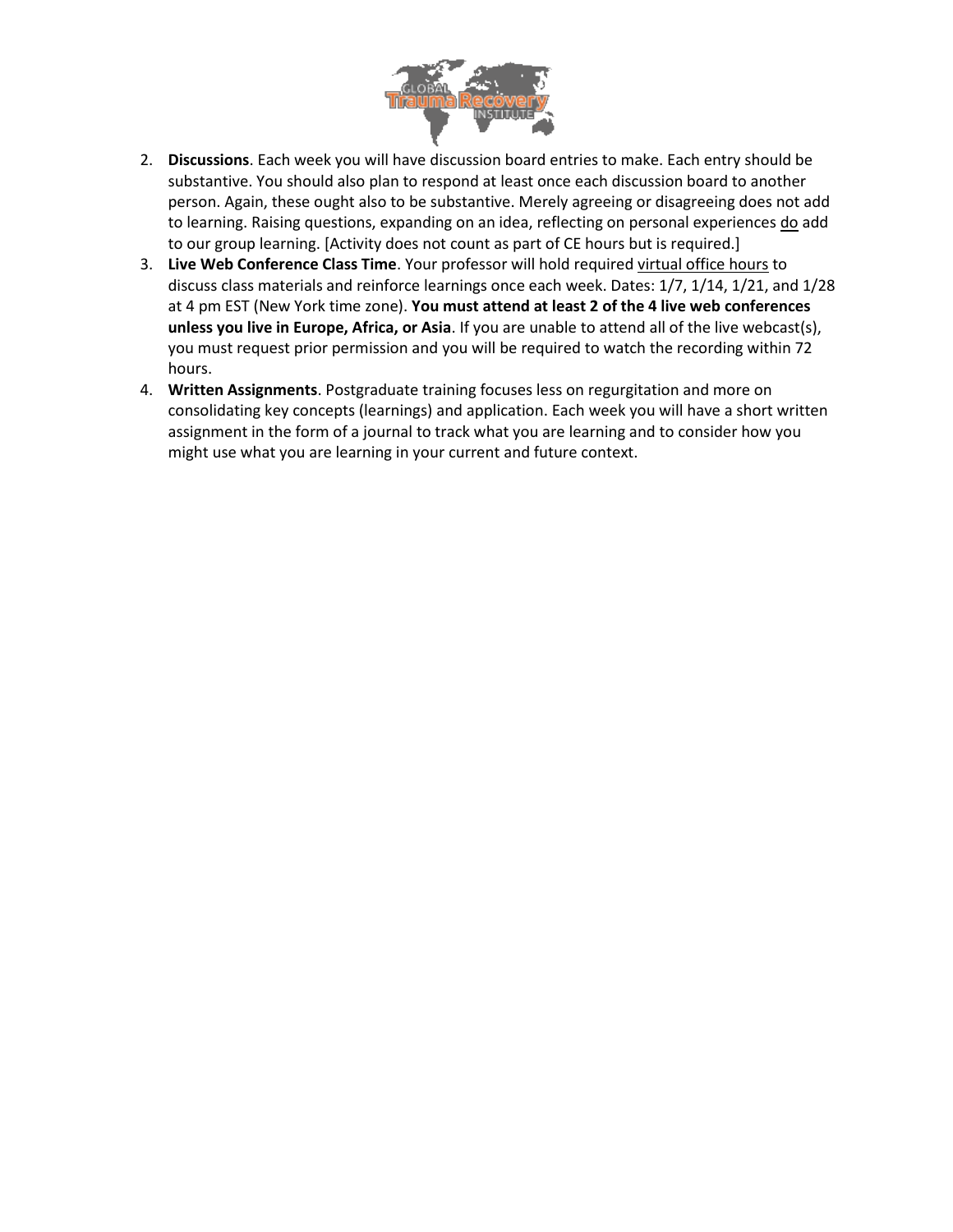

# COURSE SCHEDULE WITH TOPICS, ASSIGNMENTS, SUBMISSION METHOD HOMEWORK HOURS, & DUE DATES:

A. Online Portion: Please see E-campus necessary reading and assignment links.

| Week 1:<br>$1/4 - 10$ | Special Types of Trauma: Witchcraft, Torture, GBV, Forced Murder, HIV-<br><b>AIDS related</b> | <b>Time to</b><br>Complete |
|-----------------------|-----------------------------------------------------------------------------------------------|----------------------------|
| Learn                 | 1. View Narrated PowerPoint                                                                   | 1 <sub>hr</sub>            |
|                       | Trauma Counseling: Theories and Interventions, by L. Lopez<br>2.                              |                            |
|                       | Levers. CHOOSE 3 chapters from this list: 11, 14-15, 19, 22                                   | $~^{\sim}$ 43p             |
|                       | Beyond Invisible Walls, by J Lindy et al. Read chapters 2-3, 5, 9-<br>3.                      | $^{\sim}$ 103p             |
|                       | 10                                                                                            |                            |
|                       | Women and Girls Bearing Children through Rape, by Helen<br>4.<br>Liebling                     | $^{\sim}$ 18p              |
|                       | <b>Watch Witchcraft Trailer</b><br>5.                                                         | $^{\sim}$ 10 min.          |
| Think/Engage          | Discuss: See ecampus for specific question                                                    | 2 hrs                      |
| <b>Office Hours</b>   | Live Zoom meeting 1/7, 4pm; Watch Live or View Later (required)                               | 1.0                        |
| Create                | Journal: 3 learnings; 3 questions                                                             | 1.0                        |
| <b>Total</b>          |                                                                                               | 11 hrs                     |
| Week 2:               | <b>Cultural Listening Experiences; Strength Assessments</b>                                   |                            |
| $1/11-17$             |                                                                                               |                            |
| Learn                 | View narrated PowerPoint<br>1.                                                                | 1 <sub>hr</sub>            |
|                       | 2. Cultural Listening protocol with person from another culture                               | 1 <sub>hr</sub>            |
|                       | (activity with directions on ecampus)                                                         |                            |
|                       | Begin reading Baking Cakes in Kigali<br>3.                                                    | $^{\sim}$ 100p             |
|                       | Genocide Lives in Us, by Burnet (ch 5-6; focus on cultural<br>4.                              |                            |
|                       | listening)                                                                                    | $^{\sim}$ 45p              |
|                       | Aboriginal vs. Congolese Trauma Symptoms, by Hill<br>5.                                       | $\sim$ 6p                  |
|                       | Read Culturally Informed Trauma Training, by S. Mattar<br>6.                                  | $\sim$ 6p                  |
| Think/Engage          | Discuss: Share a portion of your cultural listening activity                                  | 1 <sub>hr</sub>            |
| <b>Office Hours</b>   | Zoom: 1/14 at 4 pm; Watch live or listen later                                                | 1 <sub>hr</sub>            |
| Create                | 1 page summary of cultural listening activity (to be shared in discussion)                    | 1 <sub>hr</sub>            |
| <b>Total</b>          |                                                                                               | 11 hrs                     |
| Week 3:               | <b>Shame; Psychological Interventions</b>                                                     |                            |
| $1/18 - 24$           |                                                                                               |                            |
| Learn                 | View Narrated PowerPoint show<br>1.                                                           | 1 <sub>hr</sub>            |
|                       | Continue Baking Cakes in Kigali (~100 p)<br>2.                                                | $^{\sim}$ 100p             |
|                       | Read: http://www.vivo.org/wp-<br>3.                                                           | $~\sim$ 4p                 |
|                       | content/uploads/2015/05/The power of storytelling-                                            |                            |
|                       | treating the trauma of child soldiers<br>Prevention Action.pd                                 |                            |
|                       |                                                                                               | $\approx 8p$               |
|                       | Trauma and Shame article, by Platt & Freyd<br>4.                                              | $^{\sim}$ 11p              |
|                       | Shame to Honor article, by Georges<br>5.                                                      | $~\sim$ 9p                 |
|                       | Neuner article on Trained Lay Counselor Interventions<br>6.                                   | $~\sim$ 9p                 |
|                       | Onyut article about NET with child war survivors<br>7.                                        |                            |
| Think/Engage          | Discuss: See ecampus for details                                                              | 2 hrs                      |
| Create                | 3 key learnings/applications from this week's readings                                        | 1 hrs                      |